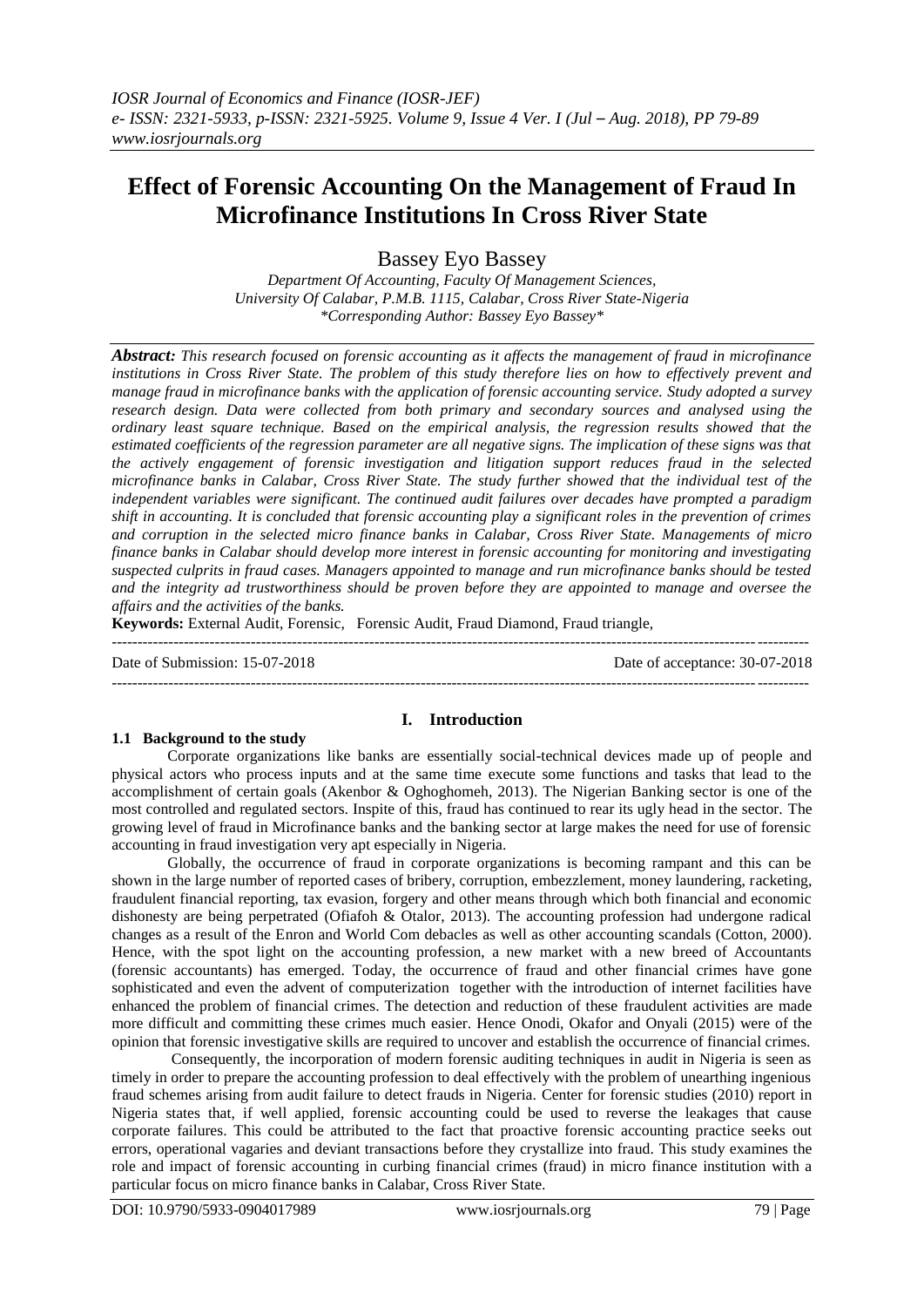## **1.2 Statement of the problem**

The various fraud cases experienced in the recent past especially in the banking sector in Nigeria has opened the eyes of many investors and the stakeholders in the country and corporate world generally. This is in line with the study of Okafor and Agbiogwu (2016) where they stated that, a good number of Banks in Nigeria have credibility problems. They further pointed out that some non-banking institutions manipulated their share prices in Nigeria stock market. Also, the Nigerian deposit insurance corporation (NDIC) in 2010 reported that frauds and forgeries involved in Banking sector amounted to 21 billion naira.

There have been continuous increase in financial crime, mismanagement and misappropriation of funds in the government agencies and the banking sectors in Nigeria. The primacy of the Buhari led administration is the fight against corruption. Many arrests have been made, however, the number of prosecution cannot be viewed in the same manner. Can this be attributed to lack of application of forensic accounting skills in the investigation process or is it that the awareness of the use and application of forensic accounting and litigation process is limited?

The problem of this study therefore lies on how to effectively prevent and manage fraud in microfinance banks with the application of forensic accounting service. It is in the light of the above, that this study seeks to provide answers to the questions of fraud and forensic accounting.

# **II. Review Of Related Literature**

#### **2.1. Theoretical framework**

 Prior studies have employed several theories to explain why corporate bodies may use forensic accounting skills to manage frauds and crimes. However, for the purpose of this study, the relevant theories are the fraud triangle, fraud diamond and fraud scale theories.

# **2.1.1 Fraud triangle theory**

 This theory is credited to American Criminologist Donald Cresset (1950). The fraud triangle is what the forensic accountant rely on to identify suspected fraud, the causes and the weakness in the system that prompted the fraud. Based on the fraud triangle concept, the three factors that cumulate into the triangle are; pressure, opportunity and

Opportunity-Employees use their position to commit fraud when internal controls are weak, or where there is poor management oversight on internal control Implementation. Most employees who commit fraud do so, because they have the opportunity to access Assets and information that allows them obscure their fraudulent deeds. It is true that employees need access to certain platform to perform their jobs. The same access can provide the employee with opportunity to commit fraud.

Pressure/Incentive-Pressure can make a staff commit fraud. Pressure does not only mean financial pressure. Lister (2007), states that there are three types of motivation or pressure; personal pressure to pay for lifestyle, employment pressure from continuous compensation structures, or management's financial interest, and external pressure such as threats to the Business Financial stability, financial covenants, and market expectations.

Rationalization - This is an attempt by an employee to justify why they commit fraud. For instance, an employee who is about to be evicted from his/her home, can be used to justify fraudulent act. The employee may say "I deserve to have a place to call my home", so also an employee who feels he/she is underpaid may say it is a way of augmenting the payment due to him/her. As such, the rationalization is an act of employee who commits fraud to give reasons for his action.

#### **2.1.2 The fraud diamond theory**

 This theory considers the four elements by Wolf and Hermanson (2004). This theory is an improvement in the existing fraud triangle. They believe that the fraud triangle could be enhanced to improve both fraud prevention and detection by considering a fourth element. In addition to addressing incentive, opportunity and rationalization, the Wolf and Hermanson's four sided fraud diamond also considers an individual's capability personal traits and abilities that play a major role in whether fraud may actually occur even with the presence of the other three elements.

# **2.1.3 Fraud scale theory**

 The fraud scale theory was developed by Albrecht, Howe, and Romney (1984), as an alternative to the fraud triangle model. The fraud scale is very similar to the fraud triangle; however, the fraud scale uses an element called "personal integrity" instead of rationalization. This personal integrity element is associated with each individual's personal code of ethical behavior. Albrecht et al (1984) also argued that, unlike rationalization in the fraud triangle theory, personal integrity can be observed in both an individual's decision and the decisionmaking process, which can help in assessing integrity and determining the likelihood that an individual will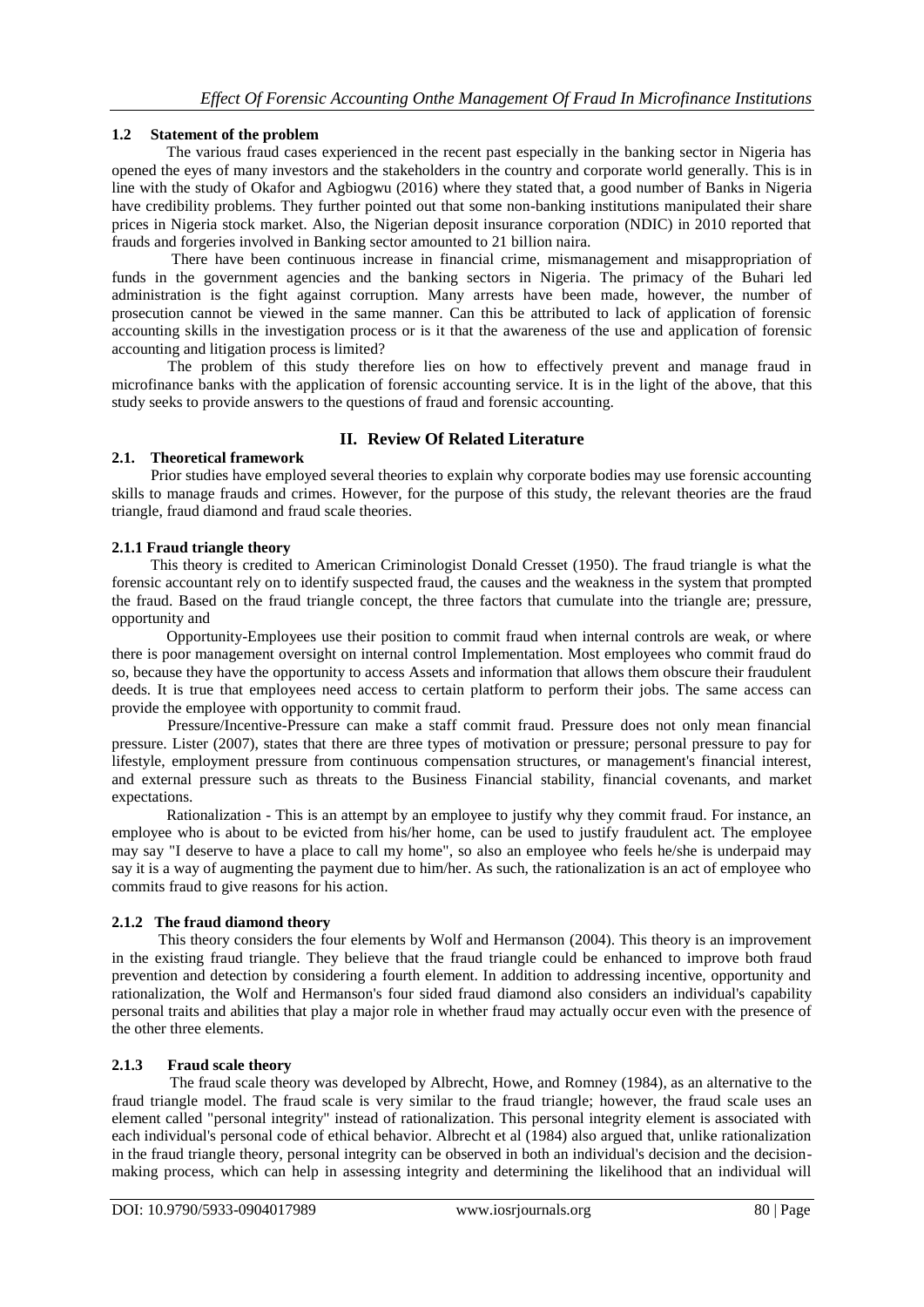commit fraud. Experts agree that fraud and other unethical behaviors often occur due to an individual's lack of personal integrity or other moral reasoning. Hence, to forestall the occurrence of such fraud, the service of a trained and experienced investigator like the forensic auditor is highly required.

#### **2.2 Empirical review**

Okafor and Agbiogwu (2016) conducted a study on the effect of forensic accounting skills on the management of Bank fraud in Nigeria. In their research work, they adopted non-probability sampling technique to select the five (5) commercial Banks used as population for the study. Based on the analysis of variance (ANOVA) the findings of their study reveals that possession of basic forensic skills significantly reduce the occurrence of fraud cases in the banking sector and that there is a significant difference between services of forensic accountants and External auditors, and that the presence of forensic accountants in Banks can aid in reducing fraud cases.

Zachariah, Masoyi, Ernest and Gabriel (2014), work on the topic titled "application of forensic auditing in reducing fraud cases in Nigeria money deposit Banks". The study analyzed the trend in fraud cases from 2001-2012, included are the amounts involved in fraud, the most frequent types of fraud, and the losses sustained by Banks. The descriptive analysis revealed that there are up and down movements in fraud cases. Since Banks continually lose huge sums of money as a result of the inability of the auditors and the supervisory regulators to curtail the trend, there is therefore the need to devise different means of tackling frauds in the Banks. According to the authors, Nigerian Banks over the past decades had suffered from the menace of fraud which resulted to distresses and liquidation which hamper the roles of Banks in the economy. The study therefore suggested employment of forensic auditing in Nigerian Banks by amending the existing status, in such a way that forensic auditors are included in the audit team.

Onodi, Okafor & Onyali (2015), examined the effect of forensic investigation methods in corporate fraud deterrence in Nigerian Banks. This study adopted a survey research design and data from primary source were collected through interviews and administration of questionnaires, while secondary source consists of reports on fraud and forgery in the banking sector. Statistical tools used to analyze the data include percentages, mean score, frequency tables, regression analysis and Z-test. The result revealed that there is a significant relationship between the forensic investigative methods and corporate fraud deterrence. The finding revealed that expert services of forensic investigators are normally required in the prosecution of fraud, but majority of the audit and accounting personnel in Nigeria are suffering from poor perception and knowledge of forensic investigative methods.

Njanike, Dube and Mashayanye (2009), worked on "the effectiveness of forensic auditing in detecting, investigating and preventing Bank frauds". The study dwelt on the effectiveness of forensic auditing in detecting, investigating and preventing Bank frauds. The paper used questionnaires, personal interviews, and document review to gather data. Data for the research was gathered from forensic auditors from thirteen commercial banks, four building societies, and four audit firms in Harare, Zimbabwe. A sample of thirty forensic auditors was used from thirteen commercial Banks, four building sectors/societies and four audit firms in Zimbabwe. It was found that the forensic accounting departments suffer from multiple challenges, amongst them being the lack of material resources, technical knowhow, interference from management, and unclear recognition of the profession. The study concluded that forensic auditors must be capacitated materially and technically to improve their effectiveness. In addition, the forensic auditors should create a constituted body that serves their interests and regulate the activities just like any other profession.

Okoye and Gbengi (2013), conducted a research titled "forensic accounting: a tool for fraud detection and prevention in the public sector of Kogi State". The population consists of 5 ministries with a total of 5,015 respondents of which 370 formed the sample size. The use of ANOVA was used in testing the hypotheses. It was discovered that forensic accounting significantly reduces occurrence of fraud in the public sector.

Akhidime and Uagbala-Ekatah (2014), in their exploration of the growing relevance of forensic accounting in Nigeria, found that though forensic accounting in Nigeria have helped fraud detection, it is lacking statutory back up. Hence, it has no significant impact in tackling corruption in Nigeria.

Pamuke and Ozkul (2012), in their investigation into fraud detection and forensic accounting concluded that forensic accounting will be one of the best careers in the future and urge Companies and government around the world to make material and moral investment for this profession, in order to ensure better world economy free of fraud.

Finally, Enofe, Okpako & Atube (2013) conducted a study on the impact of Forensic Accounting on fraud detection. In their research work, they adopted ordinary least square method. The choice of this technique arises as a result of the fact that it is subject to some crucial assumption of the error term and this provides the best of the parameter estimates of a single equation model. Based on the finding, their study reveals that forensic accounting services provide firms with the necessary tools to determine fraudulent activities but does not curb fraudulent activities.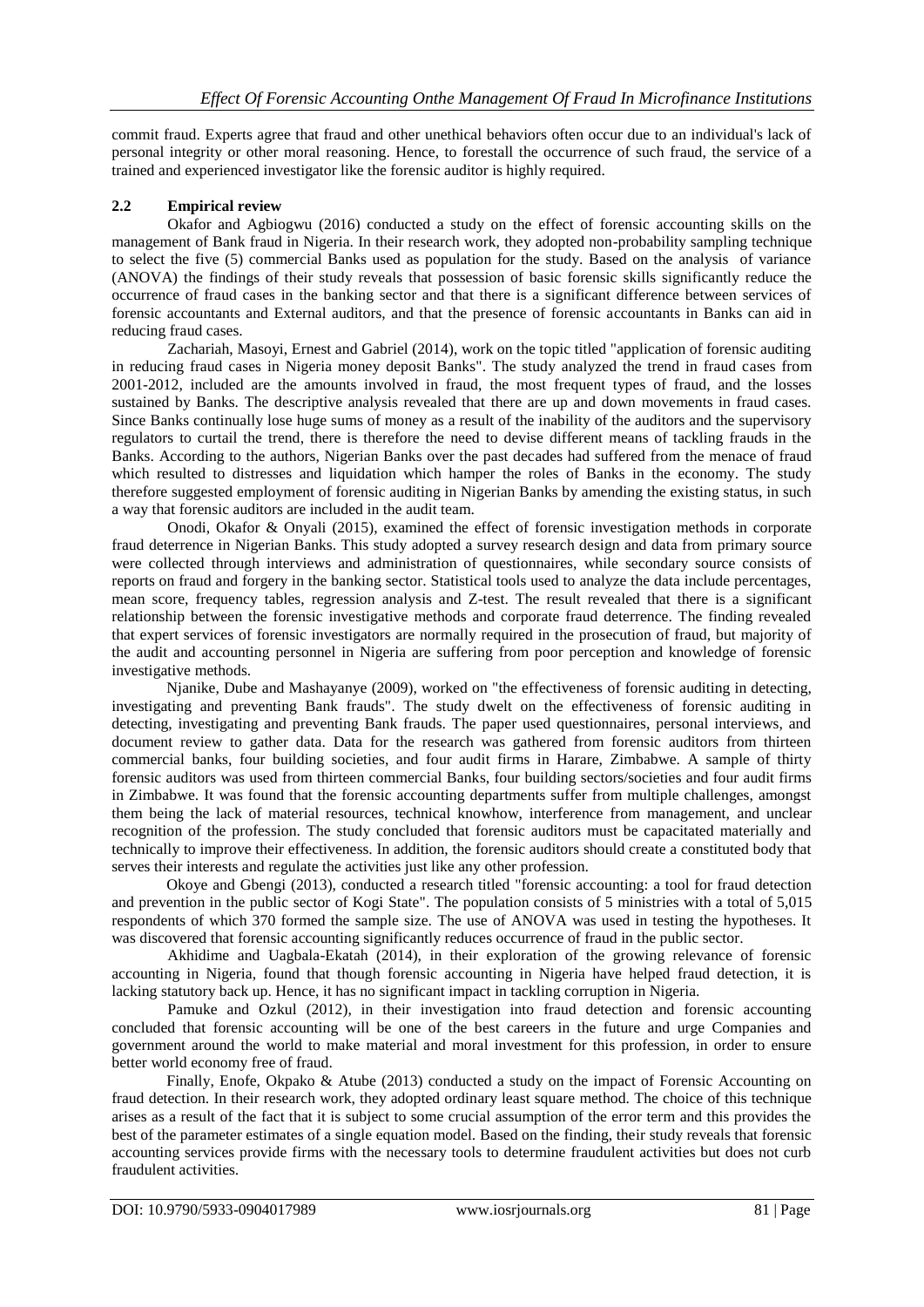This research is a deviance from the above stated researches. Hence this study examined the effect of forensic accounting on management of fraud in Microfinance sector, with a particular focus on Microfinance Banks in Calabar Metropolis.

### **2.3 Conceptual framework**

# **2.3.1 Concept of forensic accounting**

Peloubet is credited with developing the term Forensic accounting in his 1946 essay "Forensic Accounting: Its place in today's economy". By the late 1940s, Forensic accounting had proven its worth during World War II; however, formalized procedures were not put in place until the 1980s when major academic studies in the field were published (Rasey, 2009). Forensic accounting is the integration of accounting, auditing and investigative skills (Zysman, 2004). Dhar and Sarkar (2010) define forensic accounting as the application of accounting concepts and techniques to legal problems. It demands reporting, where accountability of the fraud established and the report is considered as evidence in the court of law or in administrative proceedings.

In the words of Owojori and Asaolu (2009), forensic accounting can be seen as the integration of accounting, auditing and investigative skills to obtain a particular result. Manning (2010) is not left out hence he sees forensic accounting as the application of financial accounting and investigative skills are acceptable by the courts to address issues in disputes in the context of civil and criminal litigation. In this manner, Ramaswamy (2007) sees Forensic accounting as accounting analysis that can uncover possible fraud that is suitable for presentation in court; he maintained that such analysis will form the basis for discussion, debate and dispute resolution.

To Owem and Hussey (2005), forensic accounting is undertaken in relation to proceedings in a court of law. In such circumstances, Accountants may be called on to provide expert investigations and evidence. They further see forensic accounting as that set out to determine the nature of past business activity, often on the basis of incomplete documentation.

Forensic accounting to Okoye & Gbengi (2013) includes the use of accounting, auditing and investigative skills to assist in legal matters. It consists of two components; Litigation services that recognized the role of an accountant as an expert consultant, and investigative source that uses forensic accounting skills and may require possible court room testimony. They further reiterated that forensic accounting may involve the application of special skills in accounting, auditing, finance, quantitative methods, the law and research. It also involves qualitative skill to collect, analyze and evaluate financial evidence, as well as the ability to interpret and communicate findings.

Forensic accounting is the fastest growing and highest paying field of accounting, with the integration and complexity of the global market and financial institutions, it would be in greater demand within the next few decades. The need for government regulatory authorities and courts for high level of expertise for the analysis of intricately devised frauds underlie the importance of forensic accounting (Ramaswamy, 2005).

# **2.3.2 Forensic accounting techniques**<br>**i.** Data mining: Data mining is the

**i.** Data mining: Data mining is the process of finding anomalies, patterns and correlations within large data sets to predict outcomes. Data mining can also be used by Companies to turn raw data into useful information. By using software to look for patterns in large batches of data, Businesses can learn more about their customers and develop more effective marketing strategies as well as increase sales and decrease costs.

Data mining, the extraction of hidden predictive information from large database, is a powerful new technology with great potential to help Companies focus on the most important information in their warehouses. Data mining tool predicts future trends and behaviors allowing Businesses to make proactive knowledge driven decisions. The automated prospective analyses offered by data mining move beyond the analyses of past events provided by retrospective tools typical of decision support systems. Data mining help Banks understand their customer base as well as the billions of transactions at the heart of the financial system. Data mining helps financial services Companies get better view of market risks, detect fraud faster, manage regulatory compliance obligations and get optimal returns on their marketing investments.

**ii.** Relative Size factor - The purpose of this is to identify anomalies where the largest amount for subsets in a given key is outside the range for those subsets. This test compares the top two amounts for each subset and calculates the Relative size factor (RSF) for each. This factor test is based on Chapter 11 of Mark J. Nigrini's book, entitled, "Forensic Analytics: methods and Techniques for Forensic Accounting Investigation" utilizing the largest and the second largest amount to calculate a ratio based on purchases which are grouped by vendors, in order to identify potential fraudulent activities in Invoice payment data, has often been suggested in Fraud examination literature. One of such reference is the "Principle of fraud examination "written by Joseph T. Wells. In Chapter 11 of Dr. Mark Nigrini's Forensic analytical book, he introduces the RSF test which further expands the concept. In this chapter, he compared large amounts to a benchmark to see how large they are relative to some norm, hence the name relative size factor test. The relative size factor test is a powerful test for detecting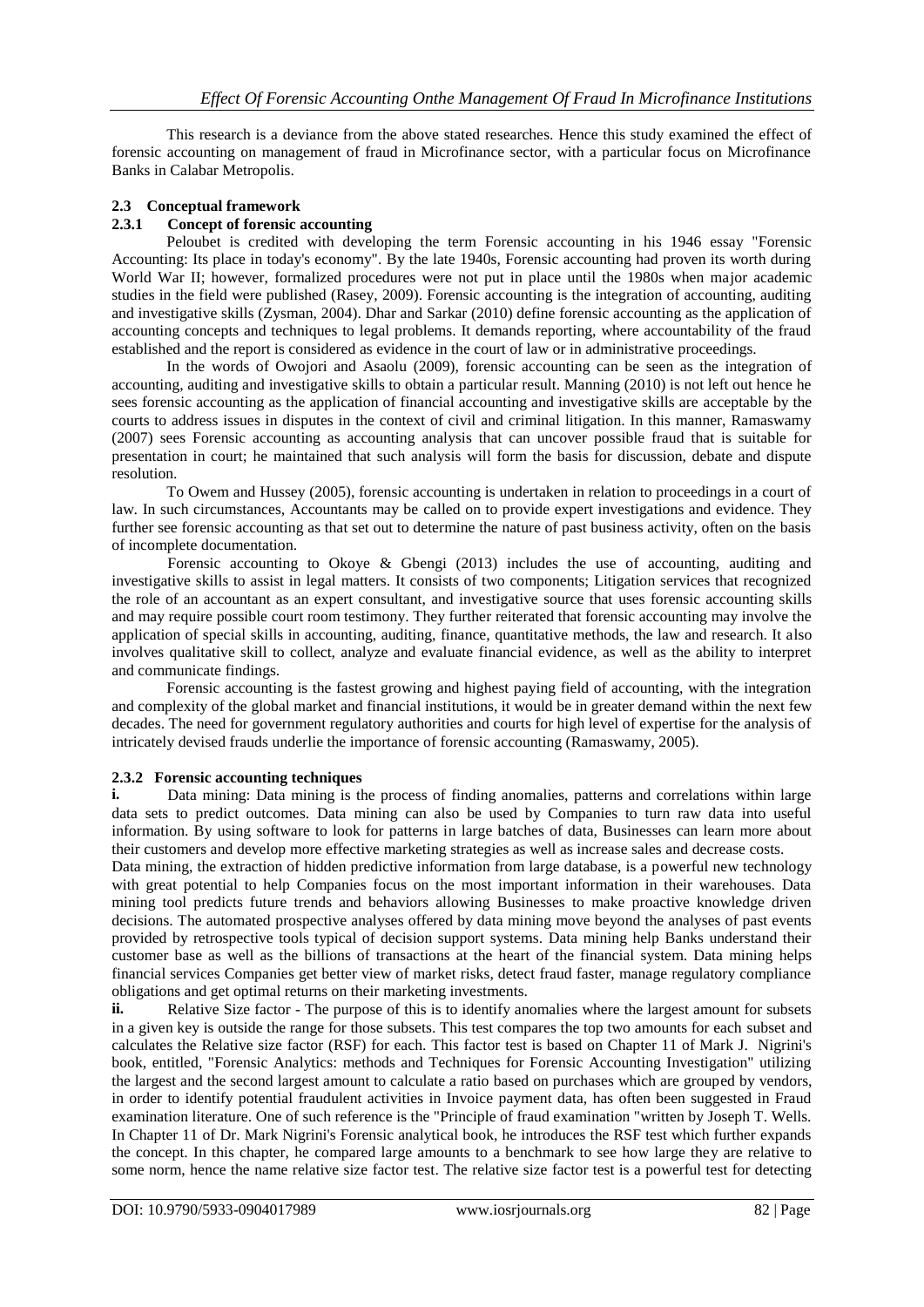errors. The test identifies subsets where the large amount is out of line with the other amounts for that subset. This difference could be because the largest record either (a) actually belongs to another subset, or (b) belongs to the subset in question, but the numeric amount is incorrectly recorded. The relative size factor test is an important error detecting test.

In the light of the above analysis, it can be summed up that relative size factor detects outliers or unusual data, which may be due to either simple errors or frauds based on the basic concept that each field in any transaction has a normal range and any data falling outside the range is unusual or an outlier and need to be further investigated. Of course, an important caveat is that these measures are not foolproof and hence one needs to be aware of its limitations so that they are only applied to certain sets of applicable data sets.

iii. Computer Assisted audit Techniques (CAATs): CAATs are computer programs and data the auditors uses as part of the audit procedures to process data of audit significance contained in a client computer information system (CIS). It therefore means that CAATS is a tool used by Auditors. These tool facilities them to make search from the irregularities from the given data, with the help of this tool, the internal Accounting department of any firm will be able to provide more analytical results. These tools are used throughout every business environment and also in the industrial sectors too. With the help of CAATs, more Forensic Accounting with more analysis can be done. It's really a helpful tool that helps the firm Auditor to work in an efficient and productive manner. The Computer Assisted Audit Techniques is made of two types. The first type is Audit software which comprises computer programs used for audit purposes to process data and audit purposes to process data and audit significance from the client accounting system. It is used by the auditor to examine the entity computer file and may be used during both test of control and substantive testing of transactions and balances as the program can scrutinize large volume of data and extract information, leaving skilled manual resources to concentrate upon the investigation of the results. The second type of Computer Assisted Audit Techniques is Test data, which is data submitted by the Auditor for Processing by the client's computer based accounting system in order to test the operation of the enterprise's computer programs.

It may be processed during a normal production run (running test data live) or during a special run at a point in time outside the normal cycle (running the test data dead).

From the above analysis, it is important to realize that working with CAATs tools is very much tricky and technical especially in the selection of right data. For this reason, forensic Accountants or Auditors need to be professionals for it.

**iv.** Benford's Law: Benford's law is considered as an effective and single tool in the hands of the auditors for fraud detection (Durtschi, 2004). The fact that approximately 150 articles regarding this law are published during the last five decades indicates its application to real cases. Benford's law is based on the unique observation that certain digits appear more frequently than others in data sets. For example, it has been observed that more than 30% of numbers begins with the digit one. Benford (1983) collected more than 20,000 observations from such diverse data sets as areas of rivers, atomic weights of elements, and numbers appearing in magazine articles.

Nigrini & Mittermaier (1997) show the logic of using Benford's Law to help discover unusual patterns in accounting transaction activities. It is very likely that an individual making fraudulent entries will enter the same amount or similar amounts many times. In that case, the resulting variation of first and second digits from the Benford's law probability distribution may lead the Auditor to discover the fraudulent transactions. Nigrini also outlined several practical applications where a fraud auditor could effectively employ Benford's law: Accounts payable data, general ledger estimations, duplicate payments and customer refunds (Nigrini, 1999). Other applications of Benford's law include detecting vendor kickbacks, detecting fictitious vendors, and detecting overstated divisional performance (Tapp & Burg, 2001).

Benford's law as a Forensic Accounting tool is a truly blend of the old and the new. The technology keeps advancing, allowing us to cast a wider net with greater speed and precision. It is a complement to the best efforts of fraud investigators and attorneys alike and can be a powerful tool.

#### **2.2.3 Concept of financial fraud**

 Financial fraud has been variously described in literature but no one description suffices. Wikipedia dictionary describes fraud as a crime against property, involving the unlawful conversion of property belonging to another to one's own. Fraud according to Black law dictionary 1997 in Okoye and Gbengi (2013), includes all the multifarious means human ingenuity can devise that are resorted to by the individual to get an advantage over another by false suggestions or suppression of the truth. It includes surprises, tricks, cunning or dissembling and unfair ways by which another is cheated.

 Mahdi and Zhila (2008) defined fraud as the intentional misrepresentation, concealment or omission of the truth for the purpose of deception or manipulation to the financial detriment of an individual or an Organization such as a Bank, which also includes embezzlement, theft or any attempt to steal or unlawfully obtain or misuse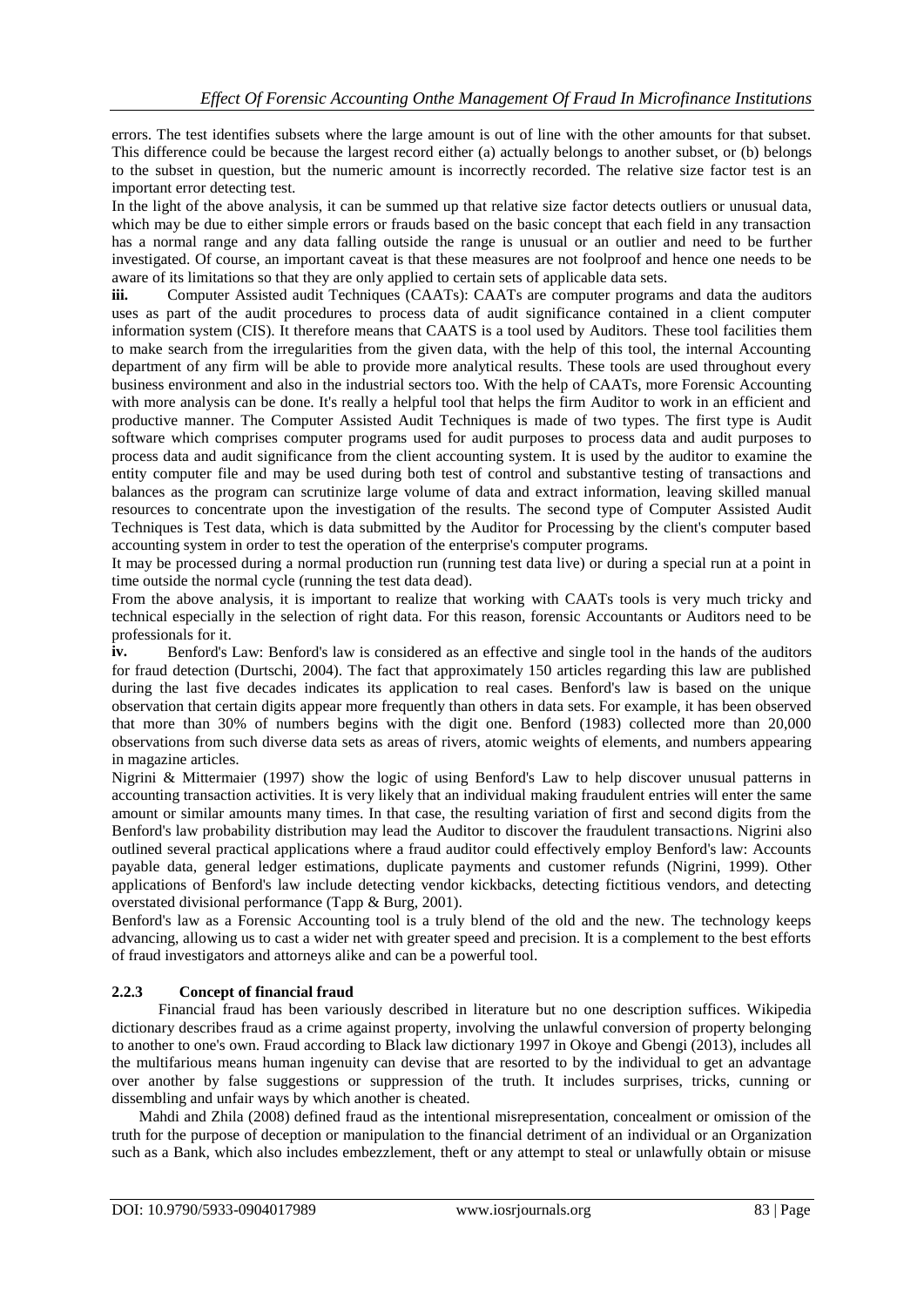the asset of the bank. Fraud can increase the operating cost of a Bank because of the added cost of installing the necessary machinery for its provision, detection and protection of Assets.

It was noted by Nwaze (2008) that fraud is perpetrated in many forms and usually has insiders (staff) and outsiders conniving together to successfully implement the act. The salient issues in EFCC Act (2004) definition include "violent, criminal and illicit activities committed with the objective of earning wealth illegally in a manner that violates existing legislation and these include any form of fraud, narcotic drug, trafficking, money laundering, embezzlement, bribery, looting and any form of corrupt malpractices and child labor, illegal oil bunkering and illegal mining, tax evasion, foreign exchange malpractice including counterfeiting currency, theft of intellectual property and piracy, open market abuse, dumping of toxic waste and prohibited goods etc.

The incidence of fraud continues to increase across private and public sector organizations across nations. Fraud is a universal problem as no nation is immune although, developing countries and their various states suffer the most pain.

#### **2.4 Basic skills of forensic accountants**

There are numerous opinions on the skills a forensic accountant should have. Harris and Brown (2000) while investigating the qualities of a forensic accountant, identifies specialized skills and abilities that should be possessed by experts of their nature. They discovered that a forensic accountant should be conversant with civil and criminal law. Also, they stressed the need for understanding of court room procedures and expectations, investigative skills, creative thinking as well as clear and precise communication skills.

According to Grippo and Ibex (2003), the most important skills of a forensic accountant arise from experience in accounting, internal controls, auditing, taxation management, interpersonal relationships, business operations and communication.

A set of competencies required by a forensic accountant have been identified by DiGabriele (2009). These skills include deductive analysis ability, creative thinking skill, and unstructured problem solving competence, investigative flexibility, and analytical proficiency including oral communication ability, written communication ability, specific legal knowledge and good composure.

In a study conducted by Davis, Farrell and Ogilby (2010), on the features and skills of a forensic accountant; the views of attorneys, academics and CPAs were sought on the basic skills that a forensic accountant should possess. The results arrived at showed that a forensic accountant should be analytical, detailed–oriented, ethical, responsive, insightful, and persistent and skeptic. Ghosh and Banerjie (2011) identified three fold approaches of skills required by a forensic accountant to include the base, middle and top layer. The base layer comprises mainly accounting knowledge. The middle layer has to do with knowledge in the fields of auditing, internal controls, risk assessment and fraud detection. While at the top layer a strong knowledge of the legal environment is required including a strong communication skill. Based on their research, a forensic accountant is expected to have competence in a broad spectrum of disciplines including accounting, law, auditing, criminology, and information technology and communication skills. Knowledge and skills required in forensic accounting include the following: Investigative skills, research, law, quantitative methods, finance, auditing, accounting, and law enforcement officer insights (Hopwood, Leiner & Young, 2012). Hence, a forensic accountant must have deep analytical ability, develop critical thinking, knowledge and skills in organizational behaviour and applied psychology.

#### **2.5 Challenges of forensic accounting application in Nigeria**

Enyi (2009) undertook a study to offer suggestions using real case problem on how to apply forensic accounting in investigating variances and suspected fraudulent activities in manufacturing processes and thus suggests that the application of forensic accounting applies to all scenes where fraud is a possibility.

Grippo and Ibex (2003), reveal the following challenges confronting the application of forensic accounting.

- i. A significant challenge that faces a forensic accountant is the task of gathering information that is admissible in a court of law.
- ii. The admissibility of evidence in compliance with the laws of evidence is crucial to successful prosecutions of criminal and civil claims
- iii. Globalization of the economy and the fact that a fraudster can be based anywhere in the world has led to the problem of inter-jurisdiction.

Degboro and Olofinsola (2007) noted that an important challenge to the application of forensic accounting in Nigeria is that the law is not always up to date with the latest advancements in technology. Also, forensic accounting is seen as an expensive service that only big companies can afford. Thus, most companies prefer to settle the issue outside the court to avoid the expensive cost and the risk of bad publicity on their corporate image. In additions, forensic accounting is a new trend particularly in developing economies. Hence, accountants with adequate technical know-how on forensic issue are hardly available.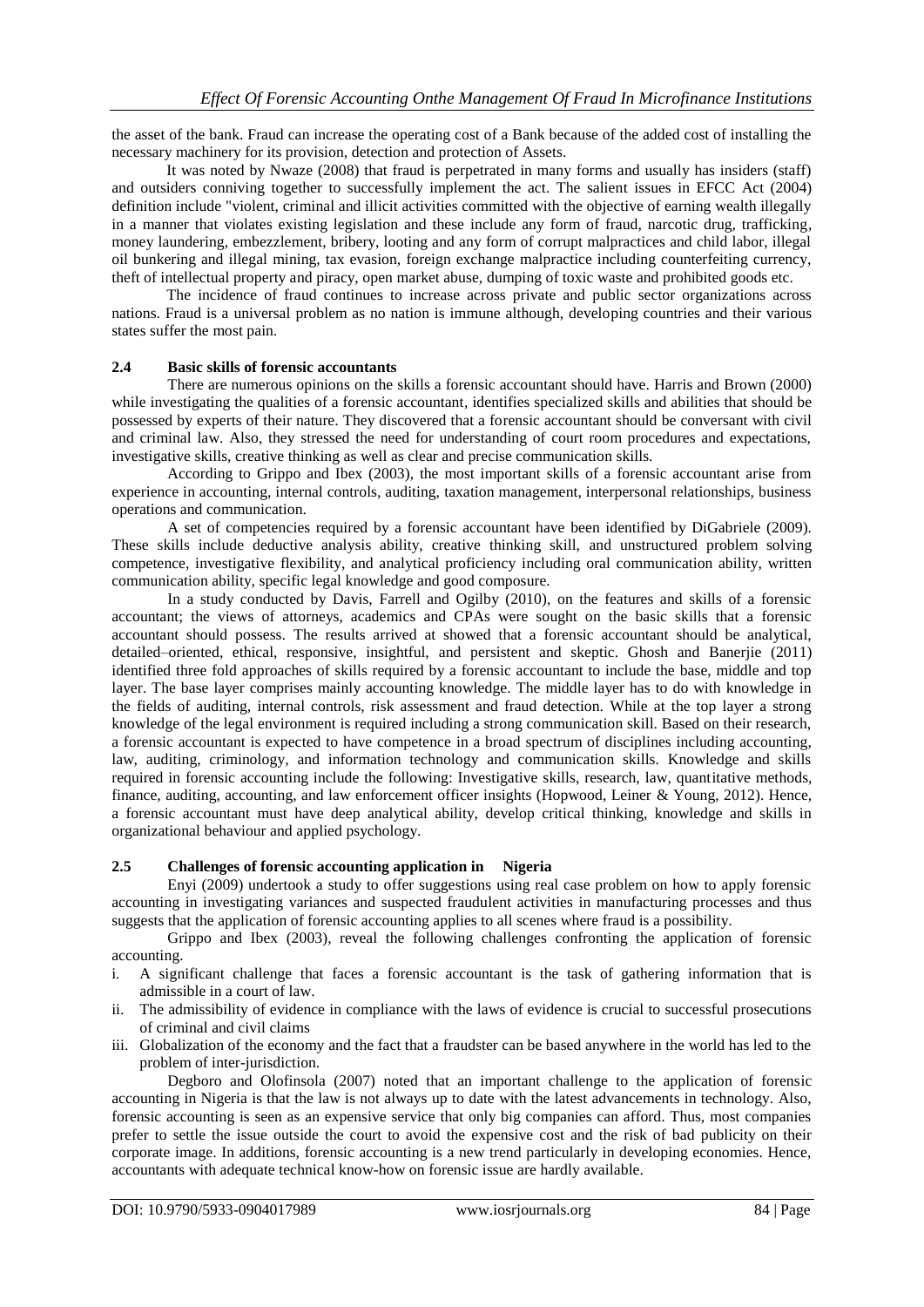#### **2.6 Conceptual framework of the variables**

A Conceptual frame work is a hypothesized model identifying the concepts under study and their relationships. According to Mugenda and Mugenda (2003), the purpose of a conceptual framework is to help the reader to quickly see the proposed relationship between the independent and dependent variables. Conceptual framework is a virtual or written product. It explains either graphically or in narrative form, the main things to be studied- the key factors, concepts, or variables and the presumed relationships among them. It is structured from a set of broad ideas and theories that help a researcher to properly identify the problem they are looking at, frame their questions and find suitable literature. Most academic research uses a conceptual framework at the outset because it helps the researcher to clarify its research question and aim. This study adopted a conceptual framework to describe the relationship between the forensic accounting and fraud management in micro finance bank in Calabar metropolis.

#### **2.6.1 Litigation support**

 When a person, business or entity enters into a lawsuit, whether they have filed the lawsuit or are responding to it, they are entering into a process known as "litigation". The term "litigation" refers to the process of seeking a resolution of a dispute through a civil lawsuit. The process of litigation is actually a series of steps taken to resolve the matter, whether through negotiations towards a settlement or a court trial.

Litigation support therefore is all activities, usually within the law firm, that is designed to prepare a lawyer to try a case, including document review, interviewing witnesses, and case preparation. Litigation support involves using accounting and Auditing techniques to qualify economic damaged pursuant to existing or pending litigation. It provided assistance of an accounting nature in a matter involving existing or pending litigation. It deals primarily with issues related to the quantification of economic damages.

Indeed, it can be gathered that litigation support enhance effective intervention of the legal services to provide legislations, rules and regulations to govern the proper conducts of forensic accounting system and their techniques in carrying out these practices.

#### **2.6.2 Forensic investigation**

Forensic investigation in this context refers to fraud investigation. Fraud investigation involves a variety of steps designed to protect an individual or a business minimizes disruptions and preserve evidence. Fraud investigation can be seen as the utilization of specialized investigative skills in carrying out an inquiry conducted in such a manner the outcome will have application to a court of law.

Investigation is the official examination of fact about a situation crimes etc. When an error or fraud is detected, audit (investigation) is done and the culprits are apprehended and controlled and thereby preventing fraud in the system. This implies that a Successful prosecution depends ultimately on the effective investigation.

Thus, effective investigation involves the utilization of different methods and techniques during the investigation process. These methods are identification, interviewing and securing of evidence. For effective investigation to he executed, the investigator must adopt the following steps; identify the type of fraud, create an investigative plan, interview and re-interview the victim and securing evidence. fraud investigations pose numerous problems and pitfalls. Investigators must remain professional at all times, no matter how frustrating these cases are, they must be focused. There are many steps to take during complex fraud investigations, but keeping to a few basic investigative steps mentioned above can make all the difference.

From the analysis of this concept, it can be inferred that fraud investigation is to discover if a fraud had actually taken place, to identify the monetary amount of the fraud (suffered by client) and to ultimate present finding to the client.

# **2.6.3 Fraud prevention**

Fraud prevention is an aspect of fraud management. For a more comprehensive view of the concept, it would be expedient to look at it from the aspect of fraud management.

Fraud management is a system where corporate bodies seek tools that will help them to pro-actively prevent, detect and stop fraudulent activities on their network (Paul, 2002).

To Koh (2009) when a company undergo severe financial problems and end up in Bankruptcy, Fraud by Senior Management may be involved. Fraud management detects known fraud types and patterns of unusual behavior, helps investigate these unusual patterns for potential fraud, and uses the knowledge thus generated and protect against future intrusion.

From the above definition of fraud management, it implies that fraud management involves both manual and automated actions aimed to curb fraud losses and protect card holders (ATM Users) from unauthorized use of their accounts. The present economy therefore calls for the use of higher technology to combat fraud by management.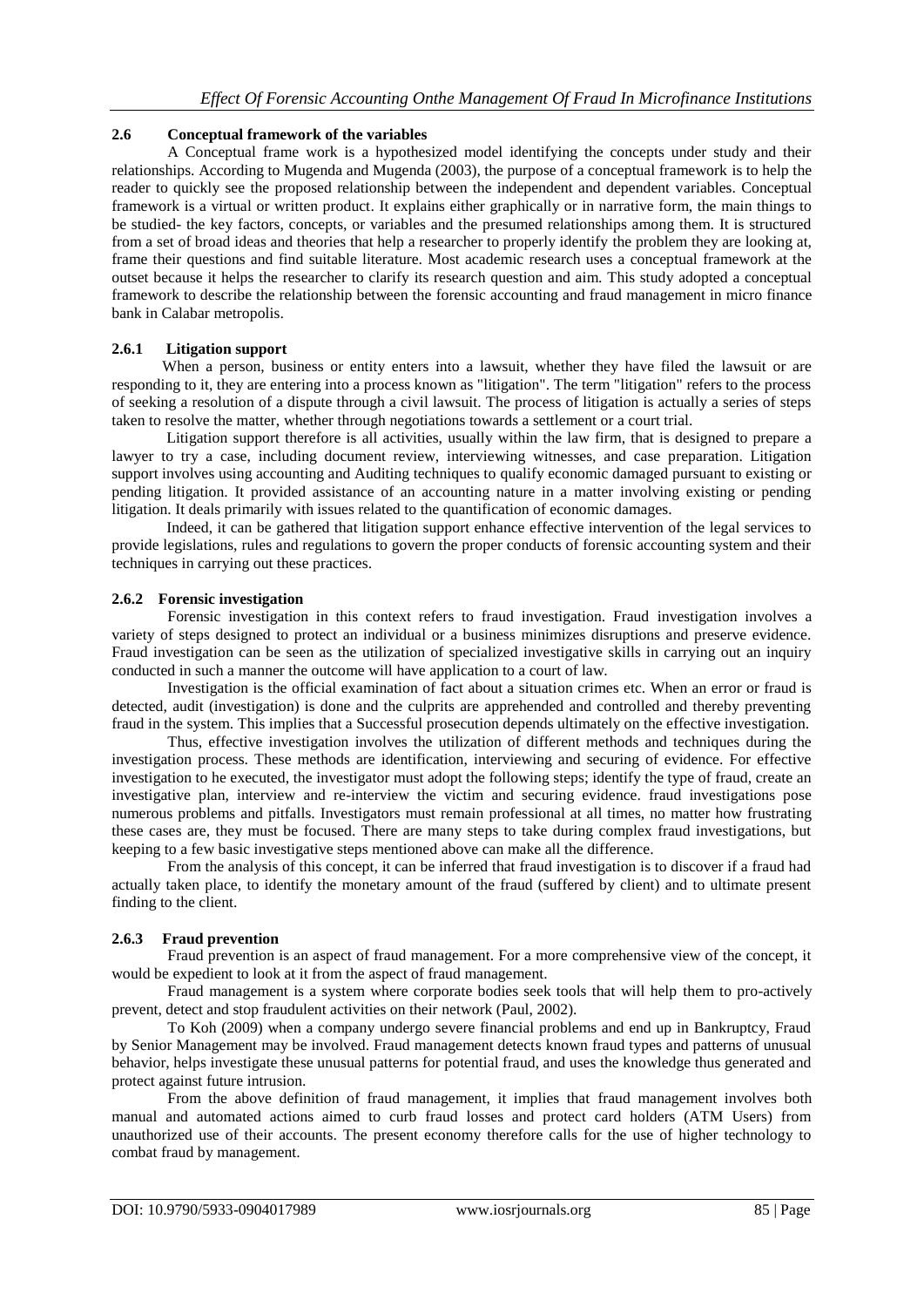To sum it all, fraud management approach is seen as a deliberate effort of preventing fraud can be achieved using the following measures;

- i. Taking steps to create and maintain a culture of honesty and high ethics.
- ii. Assessing the risk of fraud and developing concrete response to mitigate the risk and eliminate the opportunity for fraud.
- iii. Periodic location of Staff.
- iv. Reinforcement of control system.
- v. Installation of machine or mercury light that are capable of detecting forge notes.
- vi. Strict disciplinary actions to deter staff.
- vii. Moving Company of good friends.
- viii. Audit function internal audit.
- ix. Effective use of policy personnel.
- x. Managers showing interest in the life of staff without necessary policing.

#### **III. Research Methods**

#### **3.1 Research design**

This study adopted a survey research design. It is a method of design that describes or predicts some phenomenon by asking questions. This is to say that the study used questionnaire to solicit responses from persons/respondents believing to have the desired information. Adopting a survey method requires researchers to construct a questionnaire needed to collect data from respondents. This facilitates the investigation of the relationship between the variables under study.

The population of this study was the entire management staff of selected microfinance banks in Calabar, Cross River State as at November, 2017. Through a pilot survey, there was sixty five (65) management staff from the selected micro finance banks. This is used as the population of the study.

The sample size for this study was fifty five (55) staff chosen from the selected Microfinance banks in Calabar, Cross River State. The Taro Yamane formular was used in determining the sample size as it avoids biasness in the study Yamane (1967) as cited in Tapang, Bessong and Ujah (2015).

#### **3.2 Model specification**

A mathematical model was used for this a study. This was expressed below as:

FP = f (FI, LS)…………………..……………… . . . (1) It is stated econometrically as;

FP =bo+b1FI + b2LS+ Ut …………………….……... (2)

Where FP= Fraud Prevention

 $FI = \text{Forensic investigation}$ LS = Litigation Support Bo= Constant term  $b_i$  and  $b_2$ = Coefficients of the independents variables  $Ut = Stochastic error term.$ 

#### **IV. Regression Result**

The regression analysis is conducted to show the effects of the independent variables on the response variable. For the ordered estimation conducted in this study, the main statistics of interest are the coefficient estimates and their corresponding significance. The diagnostic statistics (such as the McFadden Pseudo Rsquared values) provide less useful representation of the models. However, the Lagrangian ratio (LR) statistic, provide some information on the performance of the estimated model. The estimation of the censored model involved three approaches. The choice of the best model to interpret is based on the size of the LR value for each of the reports. The model with the least LR probability value performs better. The regression results and analysis are presented in table 4.1.

| Variable     | Probit   |          |          | Logit    |          |          | <b>Extreme value</b> |          |       |
|--------------|----------|----------|----------|----------|----------|----------|----------------------|----------|-------|
|              | Coeff.   | z-Stat.  | Prob.    | Coeff.   | z-Stat.  | Prob.    | Coeff.               | z-Stat.  | Prob. |
| $_{\rm{FI}}$ | $-0.14$  | $-2.394$ | 0.017    | $-0.233$ | $-2.343$ | 0.019    | $-0.17$              | $-2.658$ | 0.008 |
| LS           | $-0.118$ | $-2.188$ | 0.029    | $-0.226$ | $-2.431$ | 0.015    | $-0.08$              | $-1.558$ | 0.112 |
| Pseudo R-    |          | 0.073    |          |          | 0.075    |          |                      | 0.062    |       |
| squared      |          |          |          |          |          |          |                      |          |       |
| LR statistic |          | 20.09    | 0.000040 |          | 20.82    | 0.000030 |                      | 17.23    | 0.000 |

**Table 4.1: Regression results**

**Source: Researchers' computation (2018) from E-view 9.5**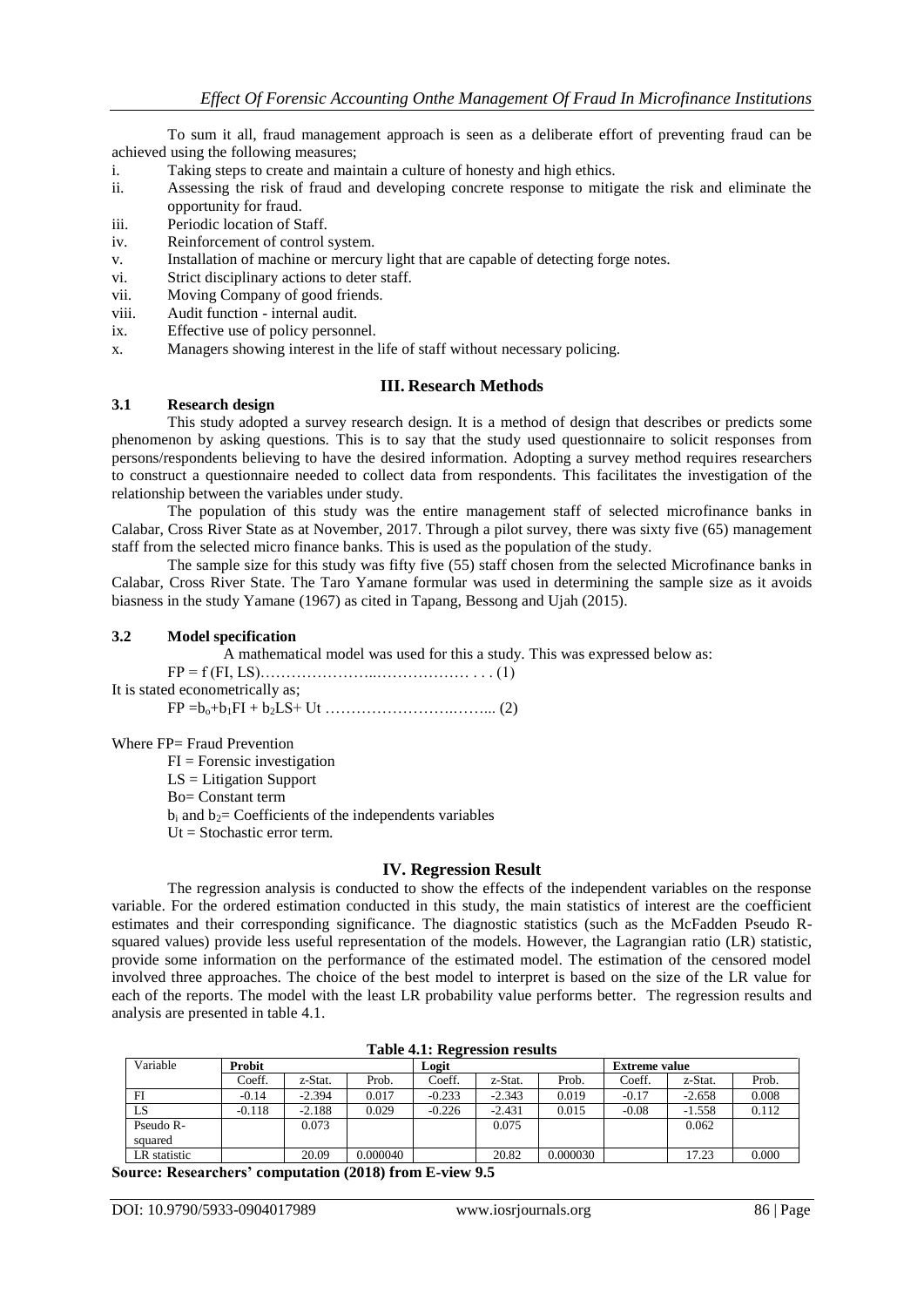Table 4.1 showed that the LR value for both the probit and logit models at 20.09 and 20.82 respectively have probability values less than 1%. However, because the logit model has the least value (0.000030 as against the probit model (0.000040), we focus on the logit result for analysis and conclusion. In table 4.20, the coefficients of forensic investigation (FI) (-0.233) is negative and significant at less than 5 percent level (the probability of z-values is 0.019). The general implication of this results is that FI passed the significance test and therefore contributes significantly to fraud prevention. Similarly, the coefficient of litigation support (LI) is negative (-0.226) and significant at less than 5 percent level. This shows that LI assists in fraud prevention.

#### **4.2 Findings**

Based on the empirical analysis, the regression results showed that the estimated coefficients of the regression parameter are all negative signs. The implication of these signs was that the actively engagement of forensic investigation and litigation support reduces fraud in the selected microfinance banks in Calabar, Cross River State. This corroborates with the study of Okafor and Agbiogwo (2016) that possession of basic forensic skills significantly reduce the occurrence of fraud cases in the banking sector and that there is a significant difference between forensic accountant and internal auditor. He also added that the presence of forensic accountants in banks can aid in reducing fraud cases. This also support the works of Srivastava, Mock and Turner (2003), who found that forensic audit procedures significantly lowered fraud risks.

Individual test of the independent variables was carried out so as to know the significant effects of each of the variables, result shows both forensic investigation and litigation support were significant.

#### **V. Conclusion/Recommendations 5.1 Conclusion**

# The role of a forensic accountant under contemporary conditions no doubt is very important because they help professional and regulatory bodies and other institutions in investigating and documenting frauds. The increasing occurrence of fraud in modern day business environment requires the services of forensic accountants to unearth fraudulent activities within and outside an organization. The continued audit failures over decades have prompted a paradigm shift in accounting. It is generally accepted that an auditor has the duty to perform

tests to detect material defalcation and errors if they exist. However, fraud detection experts called forensic accountants are now been hired in developed economies to investigate cases of fraud. It is concluded that forensic accounting play a significant roles in the prevention of crimes and corruption in the selected micro finance banks in Calabar, Cross River State.

#### **5.2 Recommendations**

Based on the findings and conclusion of this study, the following are recommended;

- **i.** Managements of micro finance banks in Calabar should develop more interest in forensic accounting for monitoring and investigating suspected culprits in fraud cases
- **ii.** Managers appointed to manage and run microfinance banks should be tested and the integrity ad trustworthiness should be proven before they are appointed to manage and oversee the affairs and the activities of the banks.
- **iii.** Financial laws should be up to date with latest advancement in technology to ensure admissibility of evidence in a law court for successful prosecution of criminal cases.
- **iv.** The accountancy professional bodies should increase their effort in providing functional and cutting edge education to their client and develop curriculum that would incorporate forensic accounting with a view to make them globally competitive in financial sectors.

#### **References**

- [1]. Akenbor, C. O. & Oghoghomeh, T. (2013). Forensic auditing and financial crime in Nigerian banks: A Proactive approach. *The Business and Management Review*, 4, 2.
- [2]. Akhidime, E. A & Uagbale-Ekatah, R. E. (2014). The growing relevance of forensic accounting as a tool for combating fraud and corruption: Nigeria experience. *Research Journal of Finance and Accounting,* 5(2),2222 – 2847.
- [3]. Albrecht, C. C. & Denn, J. G. (2001). Can auditor detect fraud? *Historical Research Letter,* 2225 0925
- [4]. Albrecht, W. S. & Albrecht, C. C. (2002). Root out financial deception. *Journal of Accountants,* 30-33.
- [5]. Albrecht, W., Howe, K. & Romney, M. (1984). *Deterring fraud: The internal auditor's perspective*. London: Altamonte Springs.
- [6]. Al-Shami, S. S. A., Majid, A., Bin, I., Rashid, N. A., Hamid, B. A., & Rizal, M. S. (2014). Conceptual framework: The role of microfinance on the wellbeing of poor people cases studies from Malaysia and Yemen. *Asian Social Science,* 1 (1), 12 – 20.
- [7]. Cabole, C. (2009). *Forensic accounting: A paper presented at the Hilton Hotel Lagos.* Retrieved from: [http://www.](http://www/)  http://c:/user/document, accessed on  $1<sup>st</sup>$  June, 2017.
- [8]. Centre for Forensic Studies (2010). Nigerian Institute of Advanced Legal Studies Lagos, Nigeria Round table on the role of Forensic and Investigative Accounting: Challenges for the Banking Industry 19<sup>th</sup> July, 2010.
- [9]. Cleary, R. & Thibodeous, C. (2005). Applying digital analysis using benfordslaw to detect fraud. *Journal of Practice and Theory,*   $77 - 81$ .
- [10]. Cole (2009). *Forensic audit, Paper presented at Hilton Hotel Lagos*. Retrieved from[: http://www.](http://www/) http://c:/user/document, accessed on 1<sup>st</sup> June, 2017.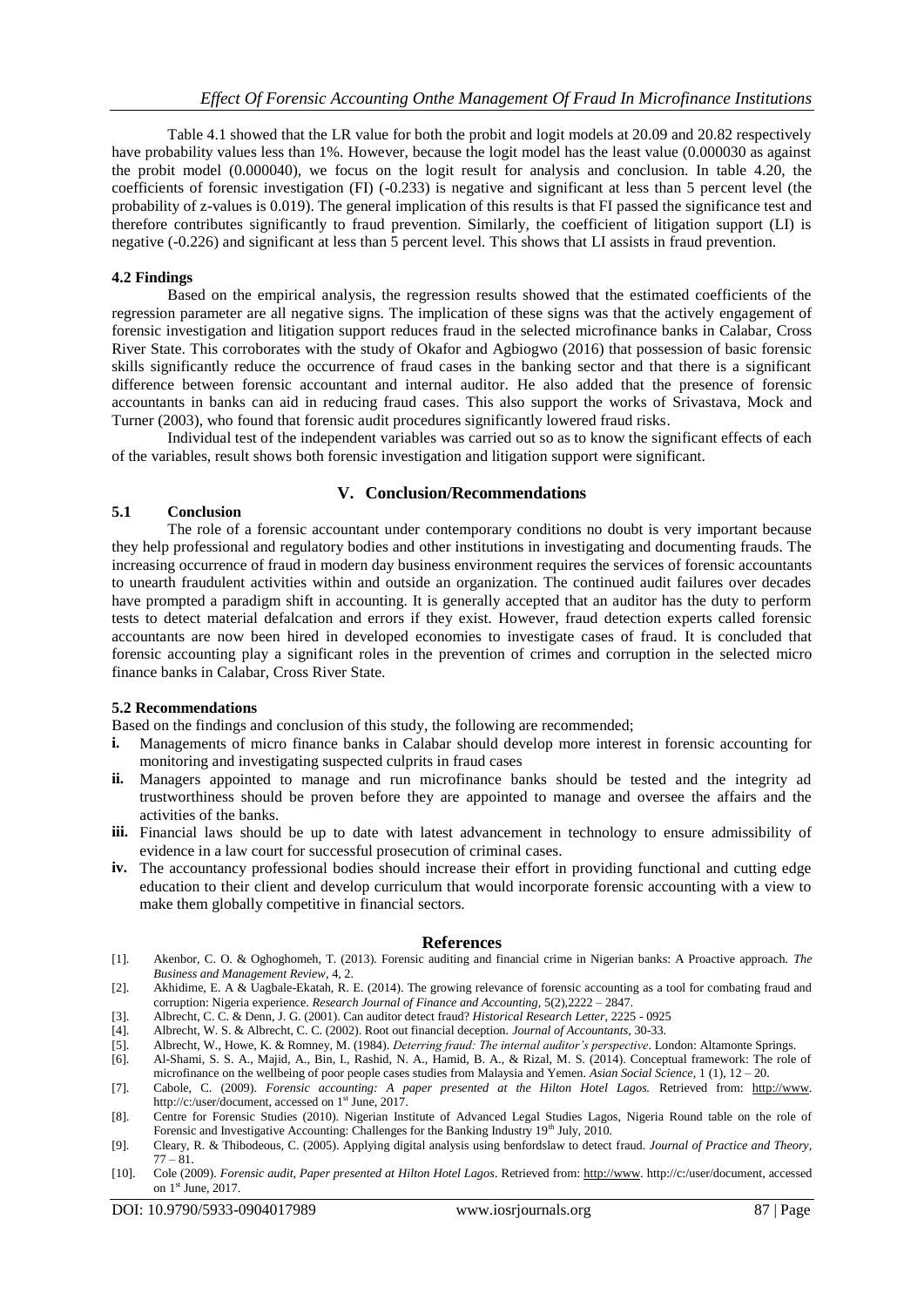- [11]. Cotton, M. P. (2000). *Corporate fraud prevention, detection and investigation: A practical guide of dealing with corporate fraud.* Australia: Price water house coopers.
- [12]. Davis, C., Farrell, R & Ogilby, S. (2010). *Characteristics and skills of the forensic accountant.* New York: American Institute of Certified Public Accountants.
- [13]. Degboro, D. & Olofinsola, J. (2007). Forensic accountants and litigation support engagement. *Nigerian Accountant,* 40(20), 49 52.
- [14]. Dhar, P. & Sarkar, A. (2010). Forensic accounting: An accountant's vision. *Vidyasagar University Journal of Commerce*, 15 (3): 93  $-104.$
- [15]. DiGabriele, J. A. (2009). Fishbowl the forensic accountant: A closer look at the skills of forensic accounting education should emphasize. *The Forensic Examiner,* 18 (2), 77 – 79.
- [16]. Durtschi, C. (2004). The effective use of Benford's law to assist in detecting fraud in accounting data. *Journal of Forensic Accounting*, 5, 17 – 34.
- [17]. Enofe, A. O., Okpako, P. O. & Atube, E. N. (2013). The impact of forensic accounting on fraud detection. *European Journal of Business and Management* 5(26), 2222-2839.
- [18]. Enyi, E. P. (2009). *Detection causes of variances in operational outputs of manufacturing organization: A forensic accounting investigation approach*. Retrieved from http:/ssrn.com/abstract=1144783 (Accessed 24/06/2015).
- [19]. Ghosh, I. & Banergie, K. K. (2011). Forensic accounting: Another feather in that hat of accounting. *The Chartered Accountant*, 10, 60-63.
- [20]. Gray, D. (2008).forensic accounting and auditing: Compared and contrasted to traditional accounting and auditing. *American Journal of Business Education,* 1(2),115 – 126.
- [21]. Green, W. H. & Hensher, D. A. (2008). Modeling ordered choice: A Primer and recent developments. Cambridge: Cambridge University Press.
- [22]. Grippo, F. J. & Ibex, T. (2003). Introduction to forensic accounting. *National public accounting,* 4, 4-8.
- 
- [23]. Harris, C. K. & Brown, A. M. (2000). The qualities of a forensic accounting. *National Public Accounting,* 4, 4 8. Hopwood, W. S., Leiner, J. J. & Young, G. R. (2012). *Forensic accounting and fraud examination* (20<sup>th</sup> ed). New York: McGraw-Hill.
- [25]. Kassem, R. and Higson, A. (2012). The New Fraud Triangle model, *Journal of Emerging Trends in Economics and Management Sciences,* 3 (3), 191 – 195.
- [26]. Koh, A. N. (2009). Forensic accounting: Public acceptance towards occurrence of fraud detection. *International Journal of Forensic Accounting*, 4(11), 145 – 149.
- [27]. Lamoreaux, M. (2007). Internal auditor used computer tools to detect WorldCom fraud. *Journal of Accountancy,* 35, 23-34.
- [28]. Lister, L. M. (2007). A practical approach to fraud risk. *Internal Auditors*, 1- 30.
- [29]. Mahdi, S. & Zhila, A. (2008). Fraud detection and audit expectation gap: Empirical from Iranian Bankers. *International Journal of Business and Management*, 3 (10), 65 – 67.
- [30]. Manning, G. A. (2010). *Financial investigation and forensic accounting.* New York: CRC Press.
- [31]. Milucky, J. J. & Mac, C. (2013). *Forensic accounting specialist on corporate governance: The role of the auditors and the legal context*. Retrieved fro[m http://www.ehow.com/about-5005763 -history-forensic-accounting.html](http://www.ehow.com/about-5005763%20-history-forensic-accounting.html)
- [32]. Mugenda, M. O. & Mugenda, A. (2003). *Research methods: Qualitative and quantitative approaches.* Nairobi: African Centre for Technology Studies.
- [33]. NDIC Annual Report (2008- 2010). *Nigerian deposit insurance corporation.* Abuja.
- [34]. Nigrini, M. & Mittermaier, L. (1997). The use of Benford's law as an aid in analytical procedures. *Auditing*: *A Journal of Practice & Theory*, 16, 52 – 67.
- [35]. Nigrini, M. (1999). Adding value with digital analysis. *The Internal Auditor*, 56, 21-23.
- [36]. Njanike, K., Dube, T. & Mashayanye, E. (2009). The Effectiveness of forensic auditing in detecting, investigating, and preventing bank frauds. *International Journal of Information Technology and Busines*s, 10(4), 12 – 24.
- [37]. Nwaze, C. (2008) Quality and internal control challenges in contemporary Nigeria banking. *Zenith Economic Quarterly*, 3 (2), 21- 32
- [38]. Ofiafoh, E. & Otalor, J. O. (2013) Forensic accounting as a tool for fighting financial crime in Nigeria, *Research Journal of Finance and Accounting*, 4(2), 12 – 26.
- [39]. Okafor, M. C. & Agbiogwo, A. A. (2016). Effects of forensic accounting skills on the management of bank fraud in Nigeria. *European Journal of Accounting, Auditing and Finance Research,* 4(6),70-80.
- [40]. Okeye, E. I. & Ebengi, D. O. (2013). Forensic accounting: A tool for fraud detection and prevention in the public sector: A study of selected ministries in Kogi State. *International Journal of Academy Research in Business and Social Sciences,* 3(3), 10- 23.
- [41]. Olanike, B. & Adebola, J. (2014). Prime lending rates and the performance of microfinance banks in Nigeria. *Evaluation Review*, *6*   $(12), 131 - 137.$
- [42]. Onodi, B. E., Okafor, T. G. & Onyali, C. I. (2015). The impact of forensic investigative methods on corporate fraud deterrence in banks in Nigeria. *European Journal of Accounting, Auditing and Finance*, 3(4), 69 – 85.
- [43]. Owen, G. and Hussey, R. (2005). *Oxford Dictionary of accounting*. Oxford New York: Oxford University Press.
- [44]. Owojori, A. A. & Asaolu, T. O. (2009). The role of forensic accounting in solving the vexed problem of corporate world. *European Journal of Scientific Research,* 29(2), 183 – 187.
- [45]. Pamuke, A. & Ozkul, F. U. (2010). *Fraud detection and forensic accounting.* Istanbul.
- [46]. Paul, P. (2002). Corporate responsibility- A public opinion pull data. Retrieved from: [http://finarticle.com/p/article/mi\\_m4021.](http://finarticle.com/p/article/mi_m4021)
- [47]. Peloubet, M. E. (1946). Forensic Accounting: It's place in today's economy. *Journal of Accountancy*, 1(6), 458 462.
- [48]. Ramaswamy, V. (2005). Corporate governance and the forensic accountant. *The CPA Journal*, 75(3), 68- 70.
- [49]. Ramaswamy, V. (2007). New frontiers: Training forensic accountant within the accounting program. *Journal of College Teaching and Learning,* 4(9), 31 – 37.
- [50]. Ramaswany, V. (2009). *Corporate governance and the forensic accountant*. New York: The Certified Public Accountant.
- [51]. Rasey, M. (2009). *History of forensic accounting*. Retrieved fro[m http://www.ehow.com/about-5005763 -history-forensic](http://www.ehow.com/about-5005763%20-history-forensic-accounting.html)[accounting.html.](http://www.ehow.com/about-5005763%20-history-forensic-accounting.html)
- [52]. Srivastava, R. P., Mock, T. J. & Turner, J. L. (2003). *The effect of integrity, opportunity, incentives, mitigating factors on forensic audit procedure on fraud risk*. Business and Information management Auditing Research workshop, Australian National University.
- [53]. Tapang, A.T., Bessong, P.K. & Ujah, P.I. (2015). Management influence and auditor's independence in Nigerian Banks. *International Journal of Economics, Commerce and Management.* 3(4), 1-26
- [54]. Tapp, D. & Burg, D. (2001). Using technology to detect fraud. *Pennsyvania CPA Journal,* 71, 20 23.